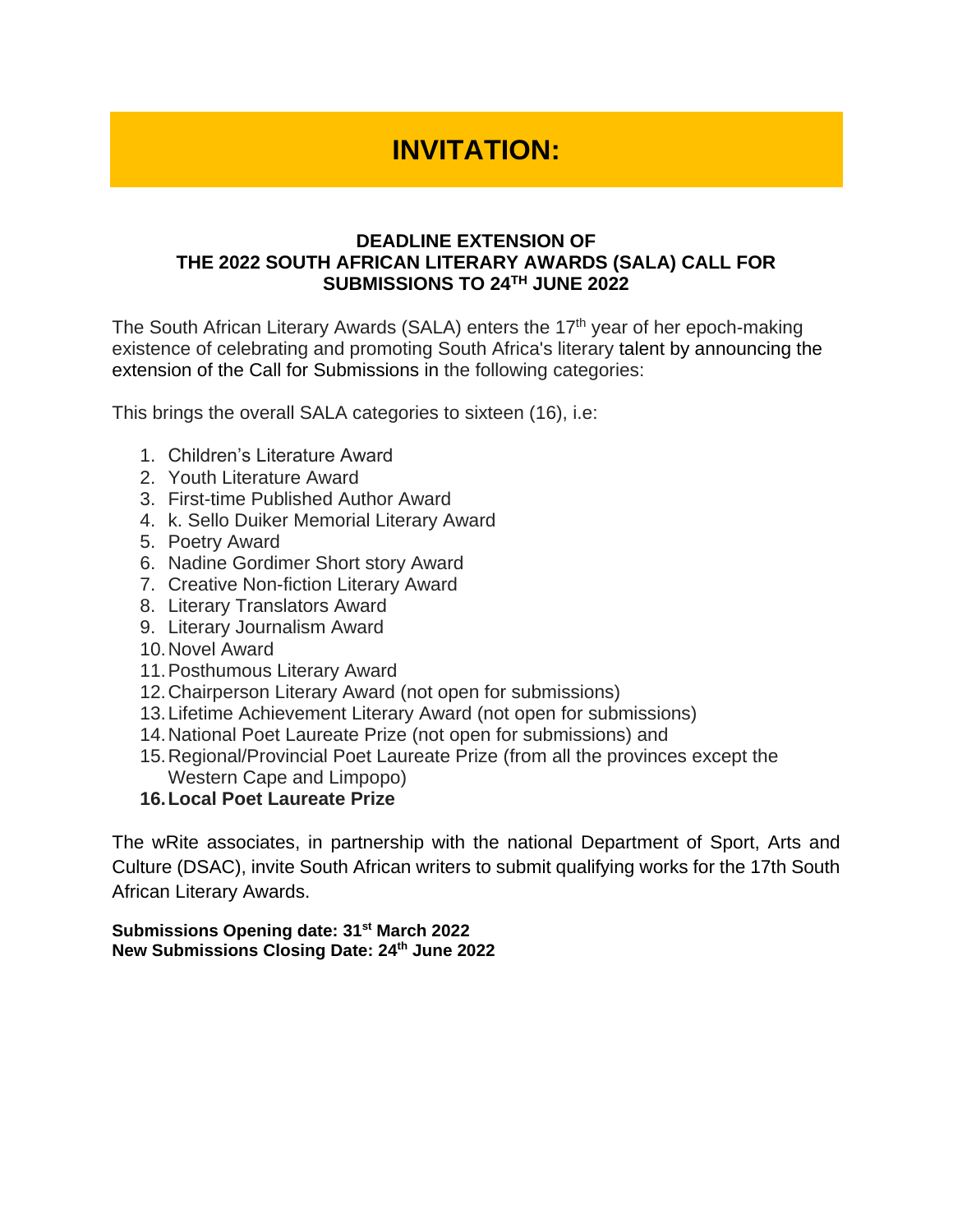### **Categories and Criteria**

### **1. Children's Literature Award**

- Only fiction work is accepted, excluding works such as comic books, joke books, cartoon books, and non-fiction works that are not intended to be read from front to back, such as dictionaries, encyclopedias, and other reference materials
- No age restrictions
- Only works published in 2020 and 2021 are accepted

### **2. Youth Literature Award**

- Fiction written for readers from 12 to 18 years of age
- Only literary fiction work is accepted
- No age restriction
- Only works published in 2020 and 2021 are accepted

### **3. First-time Published Author Award**

- The Award is open to all genres
- The author must not have been published before in any genre
- Only works published in 2020 and 2021 are accepted
- No age restrictions

### **4. k. Sello Duiker Memorial Literary Award**

- The award is open for novels and novellas only
- Only writers aged 40 and below are eligible to enter
- Only works published in 2020 and 2021 are accepted

### **5. Poetry Award**

- Only collections by an individual author are accepted
- Anthologies by multiple authors are not accepted
- Only works published in 2020 and 2021 are accepted
- No age restrictions
- All the work must be in one official language, multiple languages in one book are not accepted.

### **6. Nadine Gordimer Short Story Award**

- The book should contain short stories by one author
- A book by multiple authors will not be accepted
- Only works published in 2020 and 2021 are accepted
- No age restrictions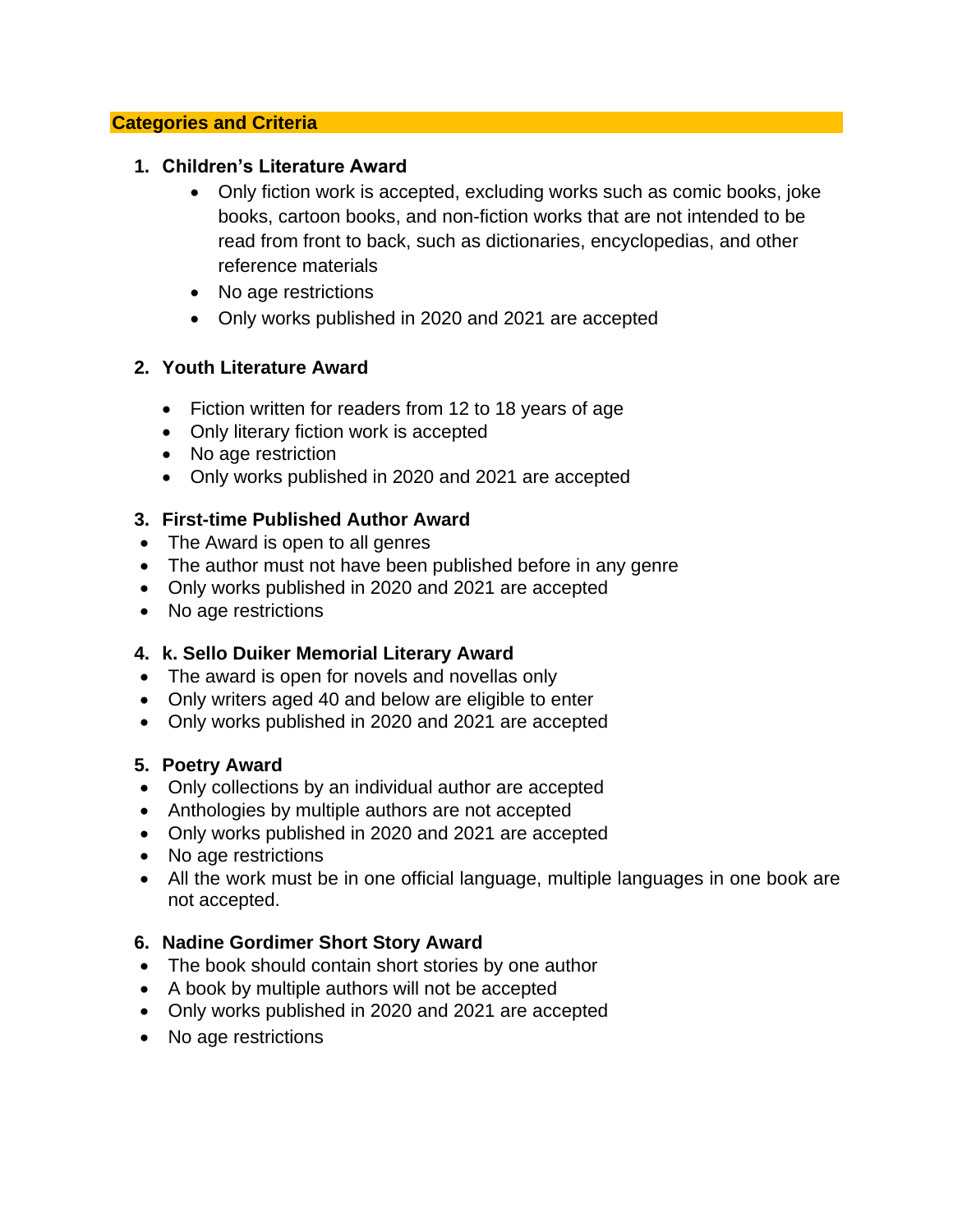### **7. Creative Non-Fiction Award**

- The award is open to creative nonfiction works, i.e. Biographies/Autobiographies, Letters, Speeches and Memoirs
- In the case of Letters and Speeches, only a collection of work published by one author is accepted
- Only works published in 2020 and 2021 are accepted
- No age restrictions

### **8. Literary Translators Award**

- Only literary works translated by a South African on South African works of art will be considered
- All literary genres are accepted
- Both the original and translated copies must be submitted and must be packaged together
- Only works published in 2020 and 2021are accepted
- No age restrictions

### **9. Literary Journalism Award**

- The entrant must have made a significant contribution to the promotion and development of South African literature through writing, presenting, commentating, advocating, reviewing and critiquing
- The award includes print and electronic media
- A sample of the author's work must be submitted. This can include videos, articles, podcasts and any other evidence of work and these must be x 5 copies.
- No age restrictions

## **10.Novel Award**

- Only literary fictional work is accepted
- Only works published in 2020 and 2021 are accepted
- No age restriction

### **11.Posthumous Literary Award**

- The author will be judged on his/her overall literary achievement, i.e. body of work
- The profile of the author and at least three (3) books *(different titles by the author)*  must be submitted with the entry *(please note 5 of each title should be submitted).*
- **Please note that profile alone will not be considered**
- No age restrictions
- No restrictions on the books year of publication
- The contact details of the family member must be included in the nomination form

## **12. The Regional/Provincial Poet Laureate Prize**

• The author will be judged on his/her overall literary achievement, i.e. body of work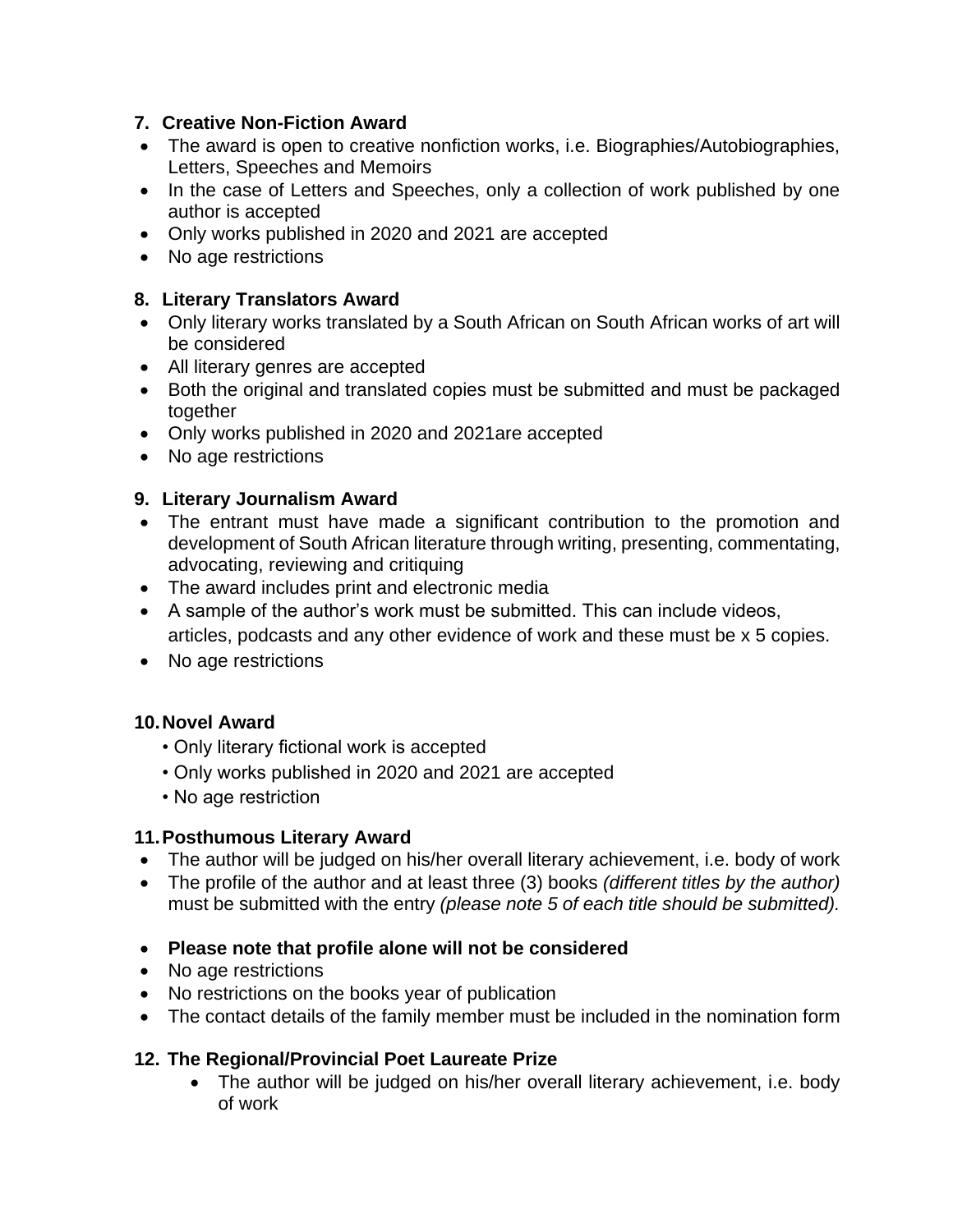- The profile of the author and at least three (3) books (different titles by the author) must be submitted (please note 5 of each title should be submitted). Please note that profile alone (without books) will not be considered
- No age restrictions
- No restrictions on the books year of publication
- •

### **13. The Local Poet Laureate Prize**

- The author will be judged on his/her overall literary achievement, i.e. body of work
- The profile of the author and at least three (3) books (different titles by the author) must be submitted (please note 5 of each title should be submitted). Please note that profile alone (without books) will not be considered
- No age restrictions
- No restrictions on the books year of publication

Without discriminating against any official language, the devolution of the SALA Call for Submissions in this instance will give priority to works in the given area's prominent, if preferred, language/s, especially African language/s.

#### **Submission's Guidelines**

Submissions must follow the criteria as set out herein. Please ensure that you have read, understood and adhered to the rules.

| #NO | <b>GUIDELINES</b>                                                        |
|-----|--------------------------------------------------------------------------|
| 01  | The work must demonstrate good linguistic presentation, the nation's     |
|     | identity, societal values, universal truths, and cultural aesthetics. It |
|     | must also contribute to social cohesion, nation building and             |
|     | transcendence of time.                                                   |
| 02  | All SALA categories accept work in all South African official            |
|     | languages                                                                |
| 03  | The work must be the author's original work unless in Literary           |
|     | Translators Award where it can be another's author's work translated     |
|     | by another author into another language.                                 |
| 04  | Each entry must be written in one official language. SALA doesn't        |
|     | accept multiple language entries; except under Literary Translators      |
|     | Award, whereby the entered work will be in the benefiting language       |
|     | while the original in another language.                                  |
| 05  | Five (5) copies of each entry must be submitted. Each copy must be       |
|     | accompanied by a nomination form.                                        |
| 06  | An entry can only be made for one category. Should an entry be           |
|     | submitted for more than one category it will be disqualified.            |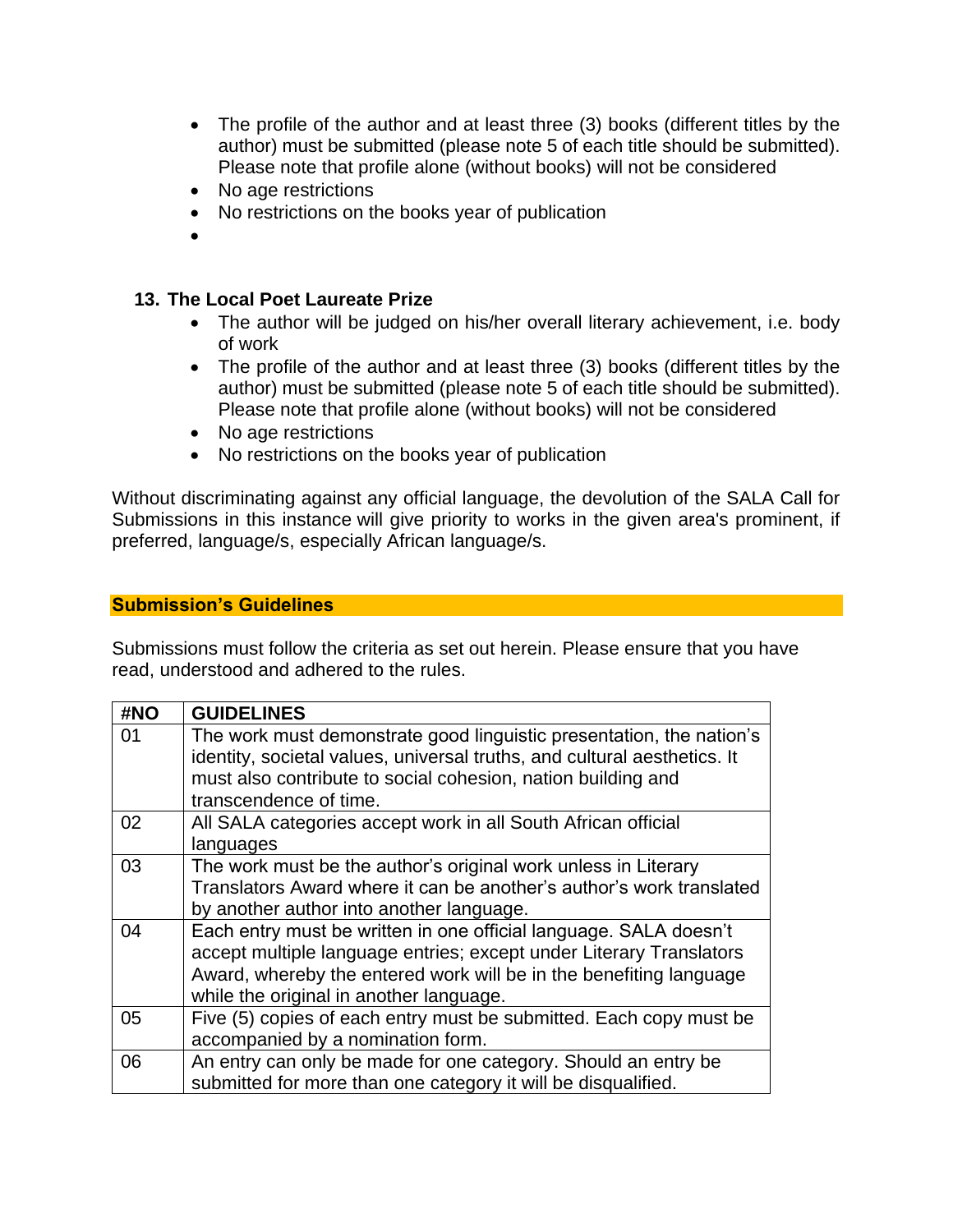| 07 | Work that previously won a SALA award should not be re-entered for<br>another category. |
|----|-----------------------------------------------------------------------------------------|
| 08 | Work which was previously unsuccessful cannot be re-entered in                          |
|    | future.                                                                                 |
| 09 | Set books are not accepted                                                              |
| 10 | SALA does not accept entries by email or fax                                            |
| 11 | Nominations must be endorsed by the Author or Publisher.                                |
| 12 | Authors' and Nominator's full details must all be included in the                       |
|    | Nomination Form.                                                                        |
| 13 | Late submissions will not be accepted.                                                  |
| 14 | The judges' decision is final, and no correspondence will be entered                    |
|    | into.                                                                                   |
| 15 | All submitted entries, whether successful or not, will not be returned                  |
|    | to the submitting party.                                                                |

### **About the South African Literary Awards:**

Founded by the wRite associates, in partnership with the then national Department of Sport, Arts and Culture (DAC) in 2005, the main aim of the South African Literary Awards is to pay tribute to South African writers who have distinguished themselves as groundbreaking producers and creators of literature, while it celebrates literary excellence in the depiction and sharing of South Africa's histories, value systems and philosophies and art as inscribed and preserved in all the languages of South Africa, particularly the official languages.

The SA Literary Awards continue to become the most prestigious and respected literary accolades in the South African literary landscape.

The main aim of the South African Literary Awards is to pay tribute to South African writers who have distinguished themselves as groundbreaking producers and creators of literature, while it celebrates literary excellence in the depiction and sharing of South Africa's histories, value systems, philosophies and art as inscribed and preserved in all eleven official languages of South Africa. The Awards aim to become the most prestigious and respected accolades in the South African literary arena.

Having started with one (1) category – **the South African National Poet Laureate Prize** - in 2005, to date, SALA boasts sixteen (16) categories, with the newest additions being the **Regional/Provincial Poet Laureate**, and **Local Poet Laureate Prize,** to be awarded for the first time in November this year 2021.

SALA accepts all 11 SA's official languages and has to date, honoured two hundred and thirty- seven (237) authors.

Selections are made from published authors whose primary input is in imaginative writing - fiction as well as creative non-fiction. The work must demonstrate good linguistic